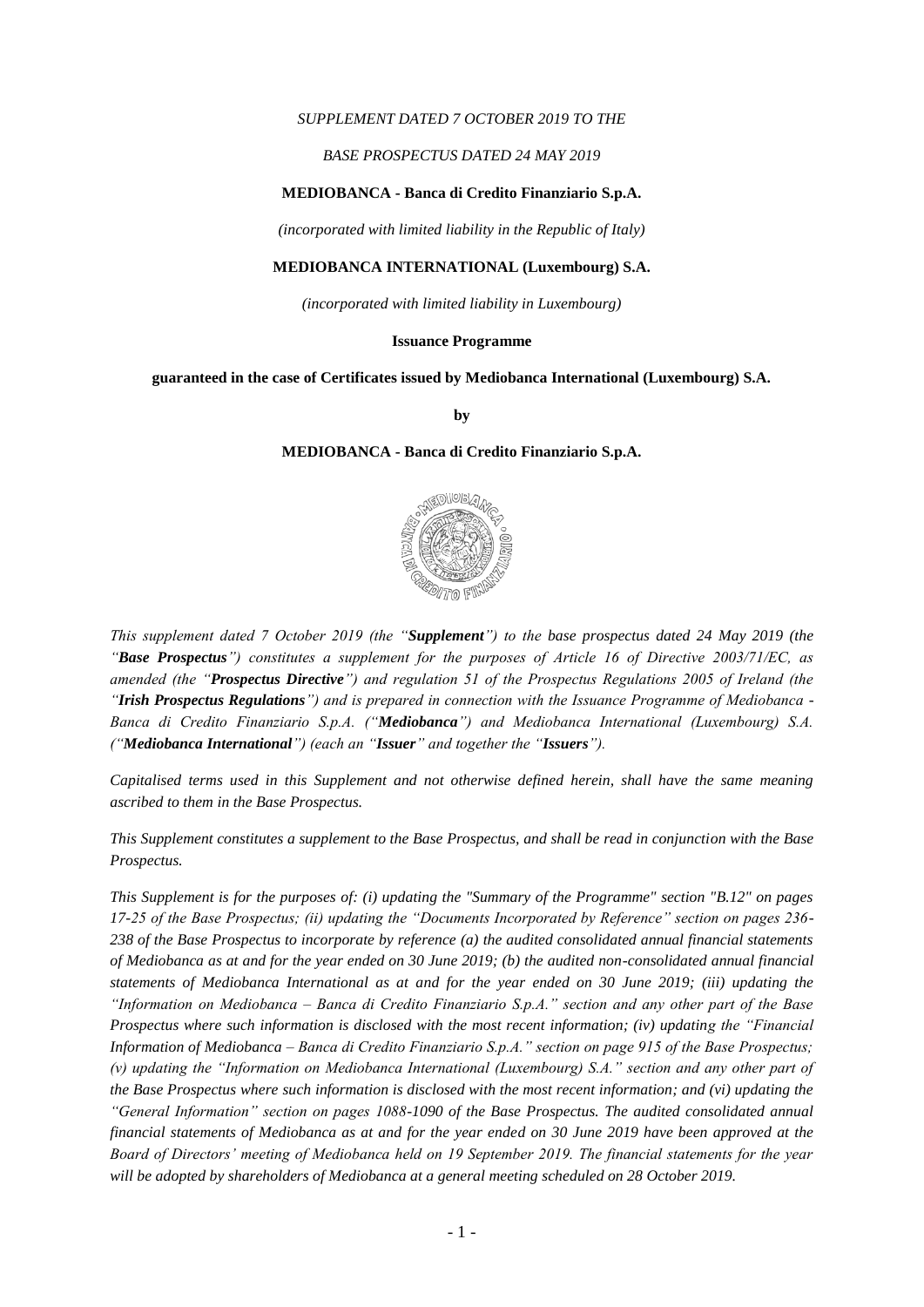*Each of the Issuers and, with respect to Securities issued by Mediobanca International, also the Guarantor, accepts responsibility for the information contained in this document and, to the best of the knowledge of each of the Issuers and the Guarantor (which have taken all reasonable care to ensure that such is the case), the information contained in this document is in accordance with the facts and does not omit anything likely to affect the import of such information.*

*Investors who have already agreed to purchase or subscribe for the securities before this Supplement is published have the right, exercisable by no later than two working days after the publication of this Supplement, to withdraw their acceptances. Accordingly, the final date for exercising the withdrawal right is 9 October 2019.*

*This Supplement has been approved by the Central Bank of Ireland (the "Central Bank" or "CBI"), as the competent authority under the Prospectus Directive. The Central Bank only approves this Supplement as meeting the requirements imposed under Irish and European law pursuant to the Prospectus Directive.*

*Copies of this Supplement will be available, without charge, at the principal office of the Paying Agent in Luxembourg and on the Euronext Dublin 's website [\(www.ise.i](http://www.ise./)e), on the Mediobanca's website (www.mediobanca.com) and on the Mediobanca International's website [\(www.mediobancaint.lu\).](http://www.mediobancaint.lu)/)* 

*To the extent that there is any inconsistency between (a) any statement in this Supplement or any statement incorporated by reference into the Base Prospectus by this Supplement and (b) any other statement in or incorporated by reference in the Base Prospectus, the statements in (a) above will prevail.*

*The language of this Supplement is English. Any foreign language text that is included with or within this Supplement has been included for convenience purposes only and does not form part of this Supplement.*

*Save as disclosed in this Supplement, no other significant new factor, material mistake or inaccuracy relating to information included in the Base Prospectus has arisen or been noted, as the case may be, since the publication of the Base Prospectus.*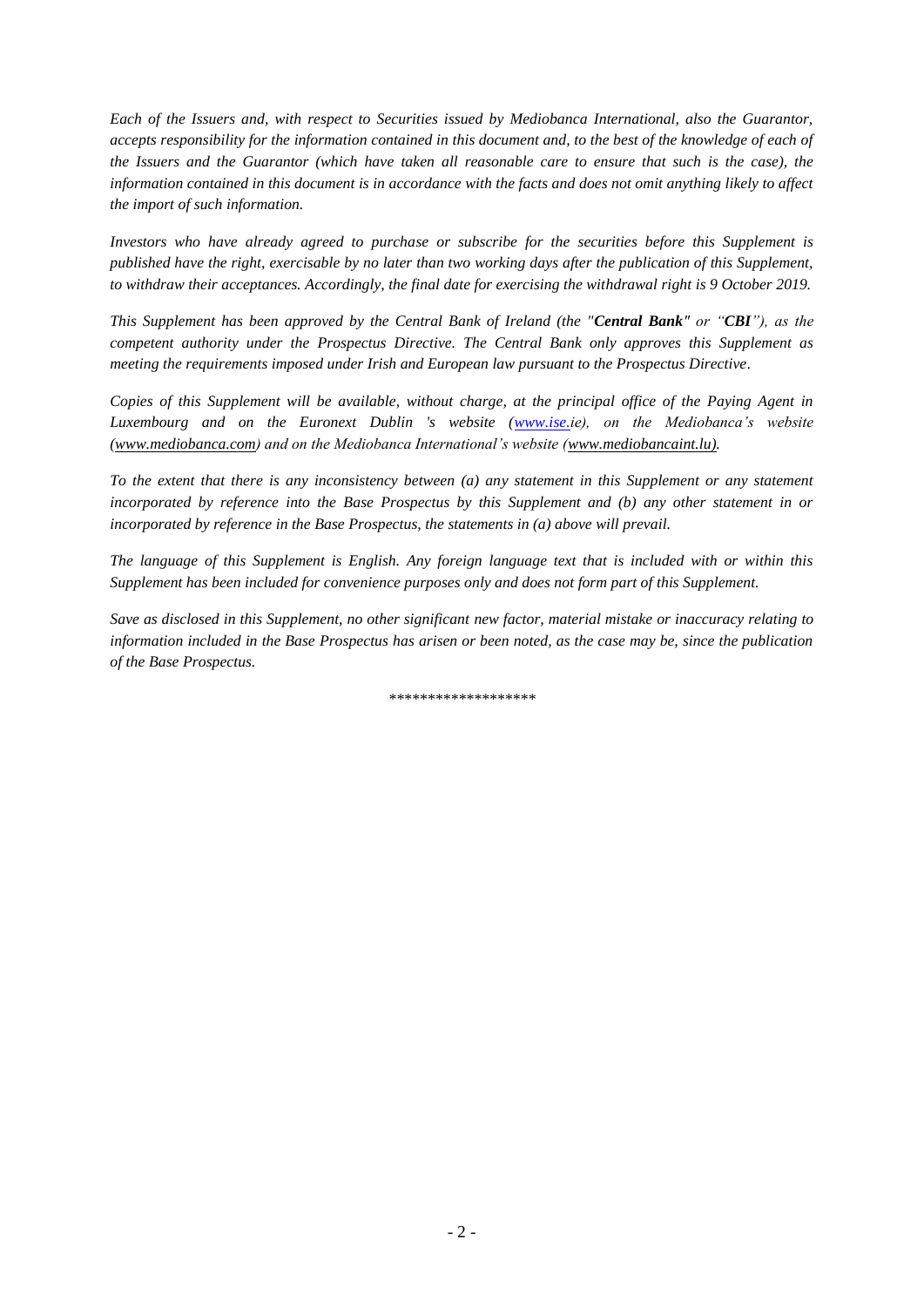## **AMENDMENTS TO THE SECTION "SUMMARY OF THE PROGRAMME"**

The following paragraph "*B.12 Selected historical key information/material adverse change/significant changes*", shall replace the paragraphs "*B.12 Selected historical key information/material adverse change/significant changes*" set out in the section "*Summary of the Programme*" on pages 17-25 of the Base Prospectus:

| B.12 <sup>1</sup> | <b>Selected</b>    | Mediobanca                                                                                                                                                         |                                                                                               |                     |                        |  |  |  |
|-------------------|--------------------|--------------------------------------------------------------------------------------------------------------------------------------------------------------------|-----------------------------------------------------------------------------------------------|---------------------|------------------------|--|--|--|
|                   | historical<br>kev  |                                                                                                                                                                    |                                                                                               |                     |                        |  |  |  |
|                   | information/no     | The audited consolidated balance sheet and profit and loss account of Mediobanca as at 30 June                                                                     |                                                                                               |                     |                        |  |  |  |
|                   | material adverse   | 2019 are shown below, along with comparative data for the year ended 30 June 2018, plus a series of                                                                |                                                                                               |                     |                        |  |  |  |
|                   | change/significant | key financial indicators.                                                                                                                                          |                                                                                               |                     |                        |  |  |  |
|                   | changes            |                                                                                                                                                                    |                                                                                               |                     |                        |  |  |  |
|                   |                    | <b>Regulatory capital and solvency margins</b>                                                                                                                     |                                                                                               |                     |                        |  |  |  |
|                   |                    | <b>Minimum levels set</b>                                                                                                                                          |                                                                                               |                     |                        |  |  |  |
|                   |                    | <b>Indicators and own funds</b>                                                                                                                                    | 30/6/19                                                                                       | 30/6/18             | by $\mathbf{law}^{**}$ |  |  |  |
|                   |                    |                                                                                                                                                                    |                                                                                               | $(\epsilon m)$ or % |                        |  |  |  |
|                   |                    | Common Equity Tier $1 - CET1$                                                                                                                                      | 6,524.4                                                                                       | 6,746.6             |                        |  |  |  |
|                   |                    | Additional Tier 1 - AT1                                                                                                                                            |                                                                                               |                     |                        |  |  |  |
|                   |                    |                                                                                                                                                                    | 1,561.2                                                                                       | 1,828.7             |                        |  |  |  |
|                   |                    | 8,085.6<br>8,575.3<br>46,309.9<br>47,362.7<br>Common Equity Tier 1 ratio - CET1<br>14.09%<br>14.24%                                                                |                                                                                               |                     |                        |  |  |  |
|                   |                    |                                                                                                                                                                    |                                                                                               |                     |                        |  |  |  |
|                   |                    |                                                                                                                                                                    |                                                                                               |                     |                        |  |  |  |
|                   |                    |                                                                                                                                                                    |                                                                                               |                     |                        |  |  |  |
|                   |                    | Tier 1 ratio - T1 ratio                                                                                                                                            | 14.09%                                                                                        | 14.24%              | 8.5%                   |  |  |  |
|                   |                    | Total capital ratio                                                                                                                                                | 17.46%                                                                                        | 18.11%              | 10.5%                  |  |  |  |
|                   |                    | Risk-weighted assets/Total assets                                                                                                                                  | 59.2%                                                                                         | 65.5%               |                        |  |  |  |
|                   |                    | Leverage Ratio (temporary)                                                                                                                                         | 8.4%                                                                                          | 8.8%                |                        |  |  |  |
|                   |                    | Risk-weighted assets (RWAs) have been calculated using the standardised methodology for<br>credit and market risks and the base methodology for operational risks. |                                                                                               |                     |                        |  |  |  |
|                   |                    |                                                                                                                                                                    | Limits include the Pillar II requisite (1.25%, as per the SREP decision issued on 22 November |                     |                        |  |  |  |
|                   |                    | 2017) imposed by the regulatory authority and the capital conservation buffer (1.875%) for                                                                         |                                                                                               |                     |                        |  |  |  |
|                   |                    |                                                                                                                                                                    | 2018; these limits, as from 1 January 2019, will have to reflect an increased capital         |                     |                        |  |  |  |
|                   |                    | conservation buffer of 2.50%, hence the levels will be 8.25% for the CET1 ratio, 9.75% for                                                                         |                                                                                               |                     |                        |  |  |  |
|                   |                    | the Tier 1 ratio, and 11.75% for the total capital ratio, taking the same Pillar II requisite as the                                                               |                                                                                               |                     |                        |  |  |  |
|                   |                    | benchmark for this purpose.                                                                                                                                        |                                                                                               |                     |                        |  |  |  |
|                   |                    | The "leverage ratio" is the Group's regulatory and tier 1 capital as a percentage of its total                                                                     |                                                                                               |                     |                        |  |  |  |
|                   |                    | exposure (i.e. the sum of its assets and off-balance-sheet exposures. This indicator was                                                                           |                                                                                               |                     |                        |  |  |  |
|                   |                    | introduced by the Basel Committee to keep down debt and contain excessive use of financial                                                                         |                                                                                               |                     |                        |  |  |  |

1 By virtue of the Supplement dated 7 October 2019, "Selected historical key information/no material adverse change/significant changes" has been updated and integrated with certain financial information of (a) audited consolidated annual financial statement of Mediobanca as at and for the year ended on 30 June 2019 and 2018 and (b) the audited non-consolidated annual financial statement of Mediobanca International as at and for the year ended on 30 June 2019 and 2018.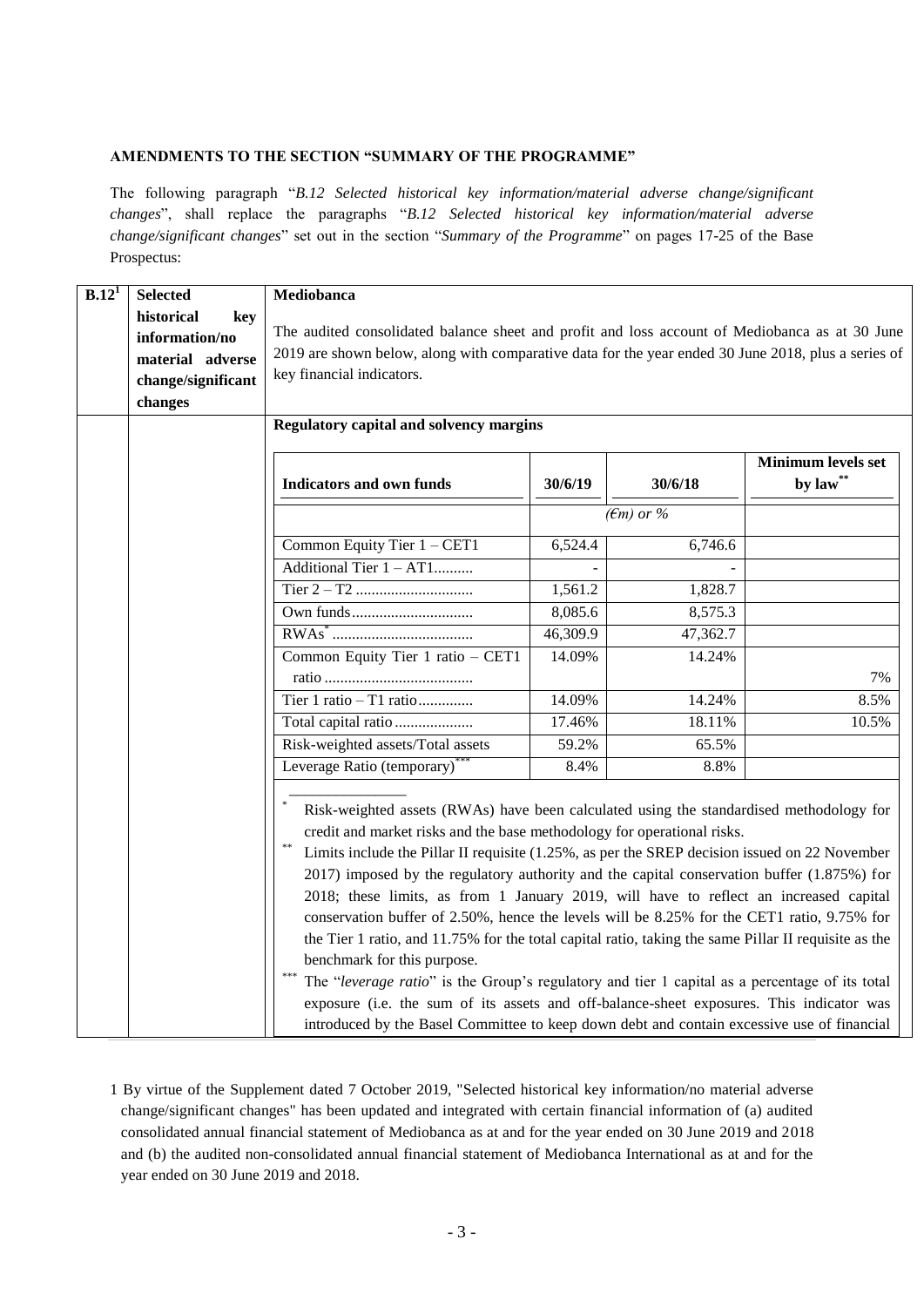| <b>MAIN CONSOLIDATED BALANCE</b><br><b>SHEET ITEMS</b>                                                                                                                                                                                                                                                                                                                                                                                                                                                                                                                                            | 30/6/19                 | 30/6/18                 | <b>CHANGES</b><br>2019/2018<br>$\frac{0}{0}$ |
|---------------------------------------------------------------------------------------------------------------------------------------------------------------------------------------------------------------------------------------------------------------------------------------------------------------------------------------------------------------------------------------------------------------------------------------------------------------------------------------------------------------------------------------------------------------------------------------------------|-------------------------|-------------------------|----------------------------------------------|
|                                                                                                                                                                                                                                                                                                                                                                                                                                                                                                                                                                                                   | $\epsilon$ m            | $\epsilon$ m            |                                              |
| <b>Assets</b>                                                                                                                                                                                                                                                                                                                                                                                                                                                                                                                                                                                     |                         |                         |                                              |
| Due from banks*                                                                                                                                                                                                                                                                                                                                                                                                                                                                                                                                                                                   | 7,961.9                 | 7,553.0                 | 5.4%                                         |
| Due from clients**                                                                                                                                                                                                                                                                                                                                                                                                                                                                                                                                                                                | 48,637.9                | 40,977.9                | 18.7%                                        |
| <b>Financial</b> assets                                                                                                                                                                                                                                                                                                                                                                                                                                                                                                                                                                           | 14,922***               | 16,748.3****            | $-10.9%$                                     |
| <b>Total Assets</b>                                                                                                                                                                                                                                                                                                                                                                                                                                                                                                                                                                               | 78,244.7                | 72,300.5                | 8.2%                                         |
| <b>Liabilities</b>                                                                                                                                                                                                                                                                                                                                                                                                                                                                                                                                                                                |                         |                         |                                              |
| Debt securities in issue                                                                                                                                                                                                                                                                                                                                                                                                                                                                                                                                                                          | 20,078.2                | 20,608.5                | $-2.6%$                                      |
| Financial liabilities*****                                                                                                                                                                                                                                                                                                                                                                                                                                                                                                                                                                        | 22,312.9                | 18,958.9                | 17.7%                                        |
| Direct funding (from customers)******                                                                                                                                                                                                                                                                                                                                                                                                                                                                                                                                                             | 23,987.9                | 21,320.0                | 12.5%                                        |
|                                                                                                                                                                                                                                                                                                                                                                                                                                                                                                                                                                                                   | 5,908.9                 | 4,710.5                 | 25.4%                                        |
| Net interbank position*******                                                                                                                                                                                                                                                                                                                                                                                                                                                                                                                                                                     |                         |                         |                                              |
| Net equity                                                                                                                                                                                                                                                                                                                                                                                                                                                                                                                                                                                        | 9,898.9                 | 9,732.2                 | 1.7%                                         |
| of which: share capital<br>$\ast$<br>Item 60 of previously applied IAS39<br>**<br>Item 70 of previously applied IAS39<br>***<br>Includes financial assets measured at FVTPL, financial assets measured at FVOCI and the<br>hedge derivatives.<br>****<br>Includes financial assets held for trading, AFS securities, financial assets held to maturity<br>and the hedge derivatives.<br>***** Includes amounts due to banks, trading liabilities and hedge derivatives.<br>****** Includes amounts due to clients.<br>******* Net balance between amounts due to banks and assets due from banks. | 460.2                   | 459.9                   | 0.1%                                         |
| <b>MAIN CONSOLIDATED PROFIT AND</b><br><b>LOSS ACCOUNT ITEMS</b>                                                                                                                                                                                                                                                                                                                                                                                                                                                                                                                                  | 30/6/19                 | 30/6/18                 | 2019/2018                                    |
|                                                                                                                                                                                                                                                                                                                                                                                                                                                                                                                                                                                                   |                         |                         |                                              |
| Net interest income                                                                                                                                                                                                                                                                                                                                                                                                                                                                                                                                                                               | $\epsilon$ m<br>1,404.2 | $\epsilon$ m<br>1,366.0 | $(\%)$<br>2.8%                               |
| Net fee and commission income                                                                                                                                                                                                                                                                                                                                                                                                                                                                                                                                                                     |                         | 456.3                   |                                              |
| <b>Total income</b>                                                                                                                                                                                                                                                                                                                                                                                                                                                                                                                                                                               | 440.5<br>2,039.5        | 2,053.2                 | <b>CHANGES</b><br>$-3.5%$<br>$-0.7\%$        |
| Net profit from financial and insurance                                                                                                                                                                                                                                                                                                                                                                                                                                                                                                                                                           | 1,875.5                 | 1,890.0                 | $-0.8\%$                                     |
| operations<br><b>Operating costs</b>                                                                                                                                                                                                                                                                                                                                                                                                                                                                                                                                                              | $-1,114.1$              | $-1,074.9$              | 3.6%                                         |
| Profit before Tax                                                                                                                                                                                                                                                                                                                                                                                                                                                                                                                                                                                 | 1,082.7                 | 1,095.8                 | $-1.2%$                                      |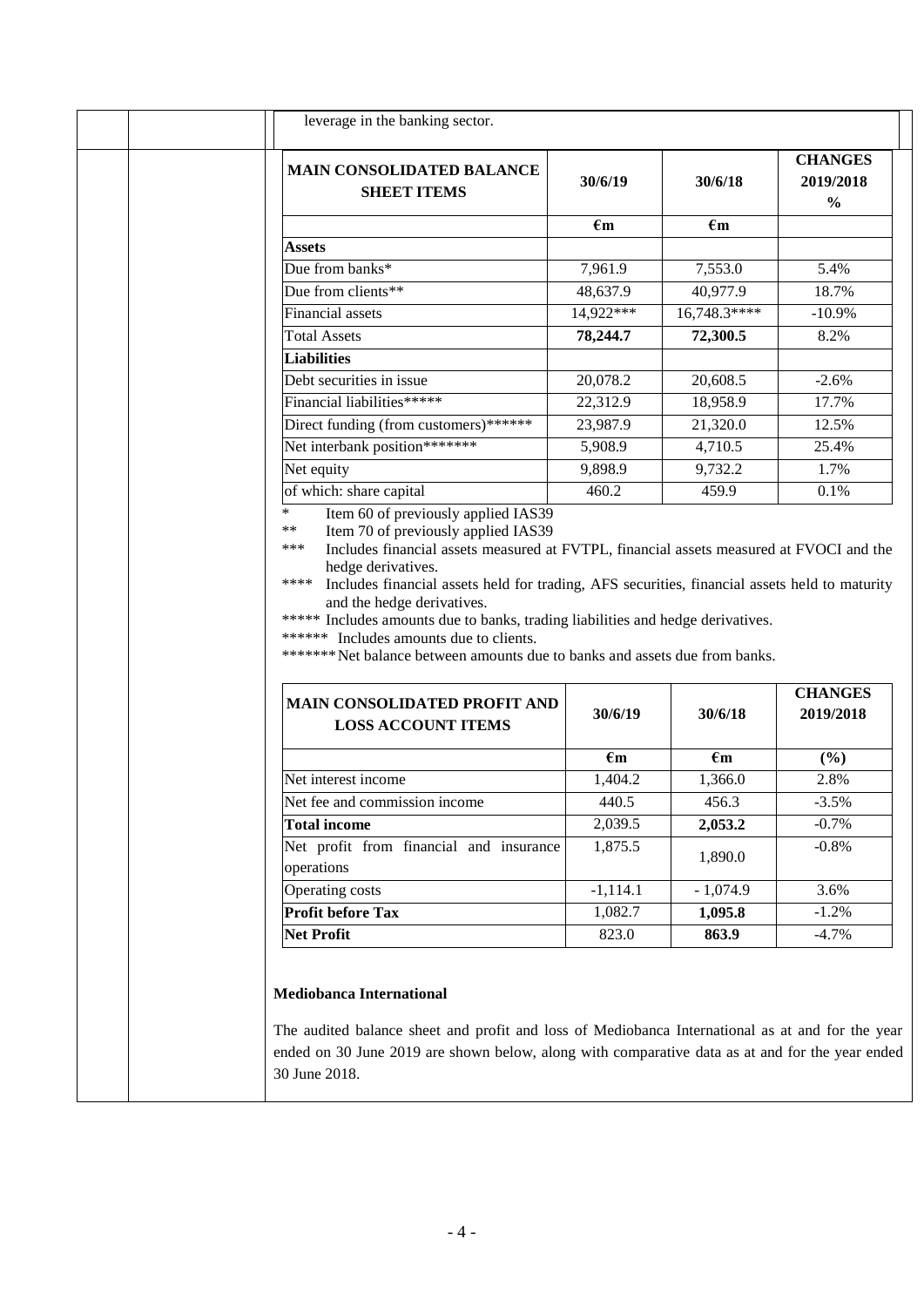| <b>MAIN STATEMENT OF</b><br><b>FINANCIAL POSITION ITEMS</b>                                                                                               | 30/6/19      | 30/6/18                   | <b>CHANGES</b><br>2019/2018<br>$\frac{0}{0}$ |
|-----------------------------------------------------------------------------------------------------------------------------------------------------------|--------------|---------------------------|----------------------------------------------|
|                                                                                                                                                           | $\epsilon$ m | $\epsilon$ m              |                                              |
| Assets                                                                                                                                                    |              |                           |                                              |
| and<br>advances to credit<br>Loan<br>institutions                                                                                                         | 3,287.1      | 2,774.9                   | 18.5%                                        |
| Loan and advances to customers                                                                                                                            | 4,506.1      | 4,090.4                   | 10.2%                                        |
| Financial assets*                                                                                                                                         | 74.1         | 34.1                      | 117.3%                                       |
| <b>Total Assets</b>                                                                                                                                       | 7,888.6      | 7,014.3                   | 12.5%                                        |
| <b>Liabilities</b>                                                                                                                                        |              |                           |                                              |
| Debt securities in issue                                                                                                                                  | 4,127.4      | 3,625.7                   | 13.8%                                        |
| Amounts due to credit institutions                                                                                                                        | 3,242.8      | 2,180.3                   | 48.7%                                        |
| Amounts due to customers                                                                                                                                  | 110.0        | 792.7                     | $-86.1%$                                     |
| Financial<br>liabilities<br>valued<br>at<br><b>FVTPL</b>                                                                                                  | 55.6         | 19.1                      | 191.1%                                       |
| Net equity**                                                                                                                                              | 338.2        | 328.6                     | 2.9%                                         |
| of which: share capital                                                                                                                                   | 10.0         | 10.0                      | ÷.                                           |
| Profit/Loss of the period                                                                                                                                 | 3.2          |                           |                                              |
|                                                                                                                                                           |              | 12.4                      | $-74.2%$                                     |
| <b>Total liabilities</b><br>Includes financial assets valued at FVTPL and hedging derivatives.<br>$\ast$<br>$***$<br>Includes reserves and share capital. | 7,888.6      | 7,014.3                   | 12.5%                                        |
| <b>MAIN STATEMENT OF</b>                                                                                                                                  |              |                           |                                              |
| <b>COMPREHENSIVE INCOME</b>                                                                                                                               | 30/6/19      | 30/6/18                   | <b>CHANGES</b><br>2019/2018                  |
| <b>ITEMS</b>                                                                                                                                              |              |                           | $\frac{0}{0}$                                |
| Net interest income                                                                                                                                       | $\epsilon$ m | $\epsilon$ m              |                                              |
| Net fee and commission income                                                                                                                             | 12.2<br>5.0  | 23.3<br>5.2               | $-47.6%$<br>$-3.8%$                          |
| Total income                                                                                                                                              | 17.9         | 25.8                      | $-30.6%$                                     |
| Net profit from banking activities                                                                                                                        | 14.4         | 25.7                      | $-44.0%$                                     |
| Administrative expenses                                                                                                                                   | $-10.1$      | $-9.1$                    | 11.0%                                        |
| Profit of the ordinary activity                                                                                                                           | 4.3          | 16.8                      | $-74.4%$                                     |
| before tax                                                                                                                                                | 3.2          | 12.4                      | $-74.2%$                                     |
| Profit for the year                                                                                                                                       |              |                           |                                              |
| <b>CASH FLOW STATEMENT</b>                                                                                                                                |              | <b>Year ended 30 June</b> |                                              |
|                                                                                                                                                           |              | 2019                      | 2018                                         |
|                                                                                                                                                           |              | (Euro thousands)          |                                              |
| CASH FLOW FROM OPERATING<br><b>ACTIVITIES</b>                                                                                                             |              |                           |                                              |
| Operating activities                                                                                                                                      |              | 35,213                    | 159,546                                      |
| generated/(absorbed) by<br>Cash<br>assets                                                                                                                 | financial    | $-66,898$                 | $-2,675,616$                                 |

Cash (generated)/absorbed by financial -2,306 2,477,840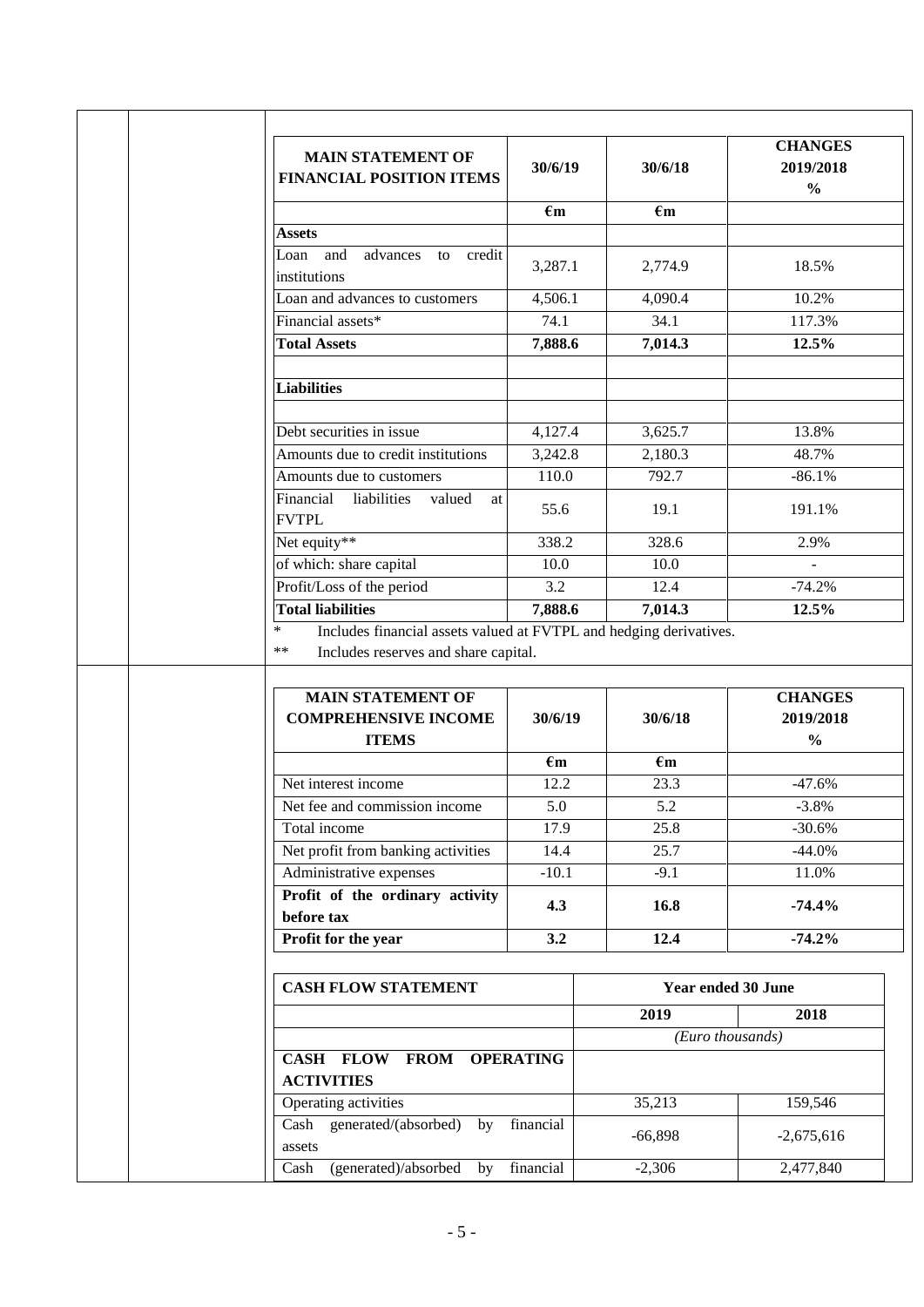| liabilities                                                                                                                                                                                                                                                                                                        |           |           |
|--------------------------------------------------------------------------------------------------------------------------------------------------------------------------------------------------------------------------------------------------------------------------------------------------------------------|-----------|-----------|
| Net cash flow (outflow) from operating<br>activities                                                                                                                                                                                                                                                               | $-33,991$ | $-38,230$ |
| CASH FLOW FROM INVESTMENT<br><b>ACTIVITIES</b>                                                                                                                                                                                                                                                                     |           |           |
| Net cash flow (outflow) from investment<br>activities                                                                                                                                                                                                                                                              |           | 50,000    |
| <b>FUNDING ACTIVITIES</b>                                                                                                                                                                                                                                                                                          |           |           |
| Net cash flow (outflow) from funding<br>activities                                                                                                                                                                                                                                                                 | 15,000    |           |
| <b>NET</b><br><b>CASH</b><br><b>FLOW</b><br>(OUTFLOW)<br><b>DURING YEAR/PERIOD</b>                                                                                                                                                                                                                                 | $-18,991$ | 11,770    |
|                                                                                                                                                                                                                                                                                                                    |           |           |
| Mediobanca                                                                                                                                                                                                                                                                                                         |           |           |
| Material adverse change                                                                                                                                                                                                                                                                                            |           |           |
| Since 30 June 2019 with respect to Mediobanca there have been no material adverse changes to the<br>prospects of either Mediobanca or the Group headed up by it.                                                                                                                                                   |           |           |
| <b>Significant changes</b>                                                                                                                                                                                                                                                                                         |           |           |
| There have been no significant changes to the financial or trading position of Mediobanca or the<br>other companies forming part of the Group since the most recent financial information available,<br>which was disclosed in the consolidated annual financial statements for the year ended on 30 June<br>2019. |           |           |
| <b>Mediobanca International</b>                                                                                                                                                                                                                                                                                    |           |           |
| Material adverse change                                                                                                                                                                                                                                                                                            |           |           |
| Since 30 June 2019 with respect to Mediobanca International there have been no material adverse<br>changes to the prospects of Mediobanca International.                                                                                                                                                           |           |           |
| <b>Significant changes</b>                                                                                                                                                                                                                                                                                         |           |           |
| There have been no significant changes to the financial or trading position of Mediobanca<br>International since the most recent financial information available, which was disclosed in the non-<br>consolidated annual financial statements for the year ended on 30 June 2019.                                  |           |           |

\*\*\*\*\*\*\*\*\*\*\*\*\*\*\*\*\*\*\*

"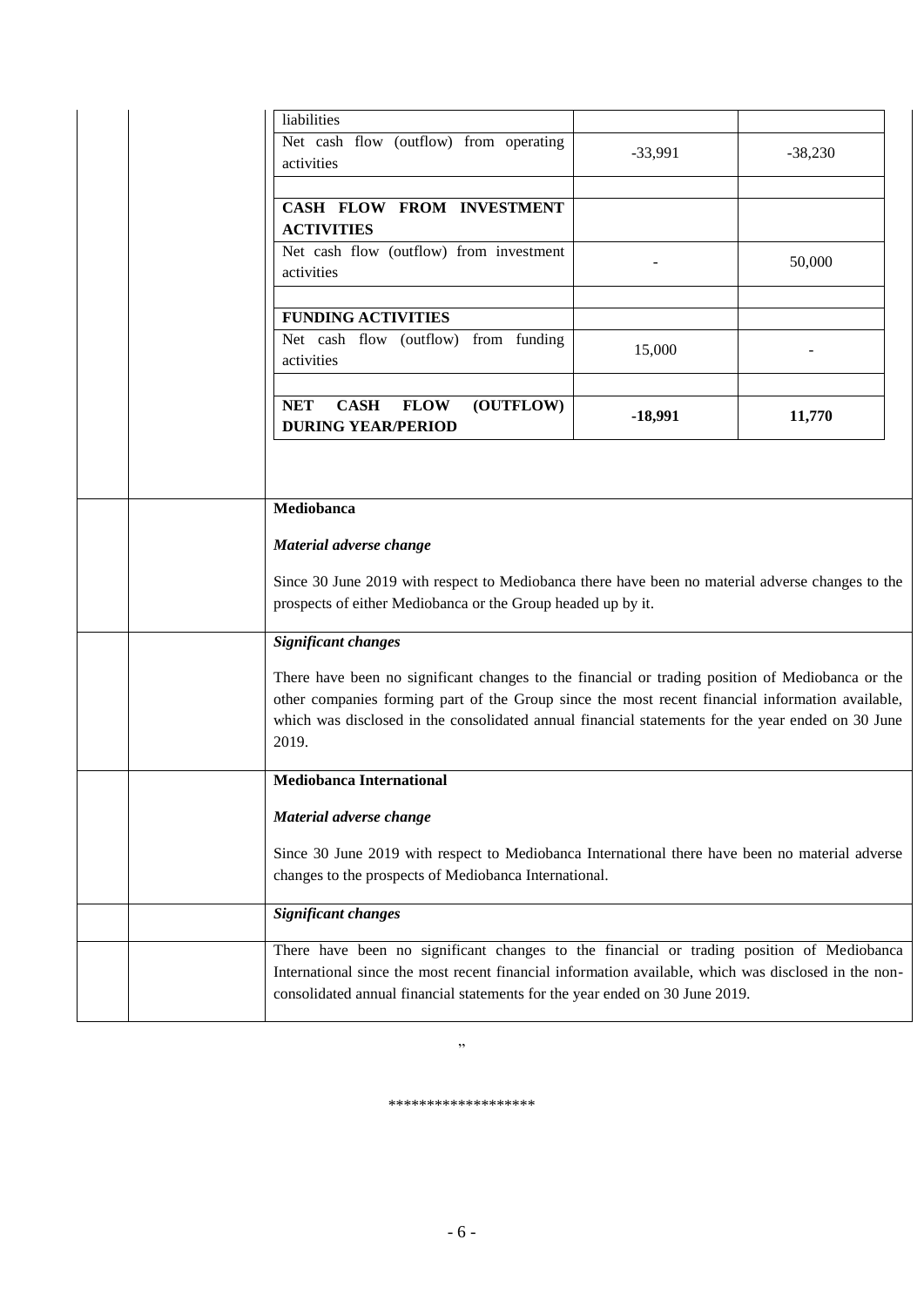## **AMENDMENTS TO THE SECTION "DOCUMENTS INCORPORATED BY REFERENCE"**

The list of documents at page 236 of the Base Prospectus shall be amended by replacing the first four entries as follows:

- "the audited consolidated annual financial statements as at and for the years ended 30 June 2019 and 2018 of Mediobanca;
- the audited non-consolidated annual financial statements as at and for the years ended 30 June 2019 and 2018 of Mediobanca International"

The cross-reference list in respect of the Mediobanca and Mediobanca International financial statements at pages 237-238 shall be replaced in its entirety as follows:

### *"Cross-reference list in respect of the Mediobanca and Mediobanca International financial statements*

| Mediobanca - Consolidated annual<br>financial statements<br><b>Commission Regulation (EC) No.</b><br>809/2004, Annex XI,<br>Paragraph 11.1 | 2019         | 2018         |
|--------------------------------------------------------------------------------------------------------------------------------------------|--------------|--------------|
| <b>Balance</b> sheet                                                                                                                       | Pages 82-83  | Pages 78-79  |
| Statement of income                                                                                                                        | Pages 84-85  | Pages 80-81  |
| Statement of changes in equity                                                                                                             | Pages 86-87  | Pages 82-83  |
| Cashflow statement                                                                                                                         | Pages 88-89  | Pages 84-85  |
| Accounting policies and explanatory<br>notes                                                                                               | Pages 92-339 | Pages 87-292 |
| Auditors' reports                                                                                                                          | Pages 72-79  | Pages 66-75  |
| <b>Mediobanca International - Non-</b><br><b>Consolidated annual financial</b><br>statements<br><b>Commission Regulation (EC) No.</b>      | 2019         | 2018         |
| 809/2004, Annex XI,                                                                                                                        |              |              |
| Paragraph 11.1                                                                                                                             |              |              |
| Statement of financial position                                                                                                            | Page 40      | Page 34      |
| Statement of comprehensive income                                                                                                          | Page 42      | Page 35      |
| Cash flow statement                                                                                                                        | Page 45      | Page 38      |
| Statement of changes in equity                                                                                                             | Pages 43-44  | Pages 36-37  |
| Accounting policies and explanatory<br>notes                                                                                               | Pages 48-176 | Pages 40-173 |
| Auditors' reports                                                                                                                          | Pages 33-38  | Pages 26-31  |
|                                                                                                                                            | ,,           |              |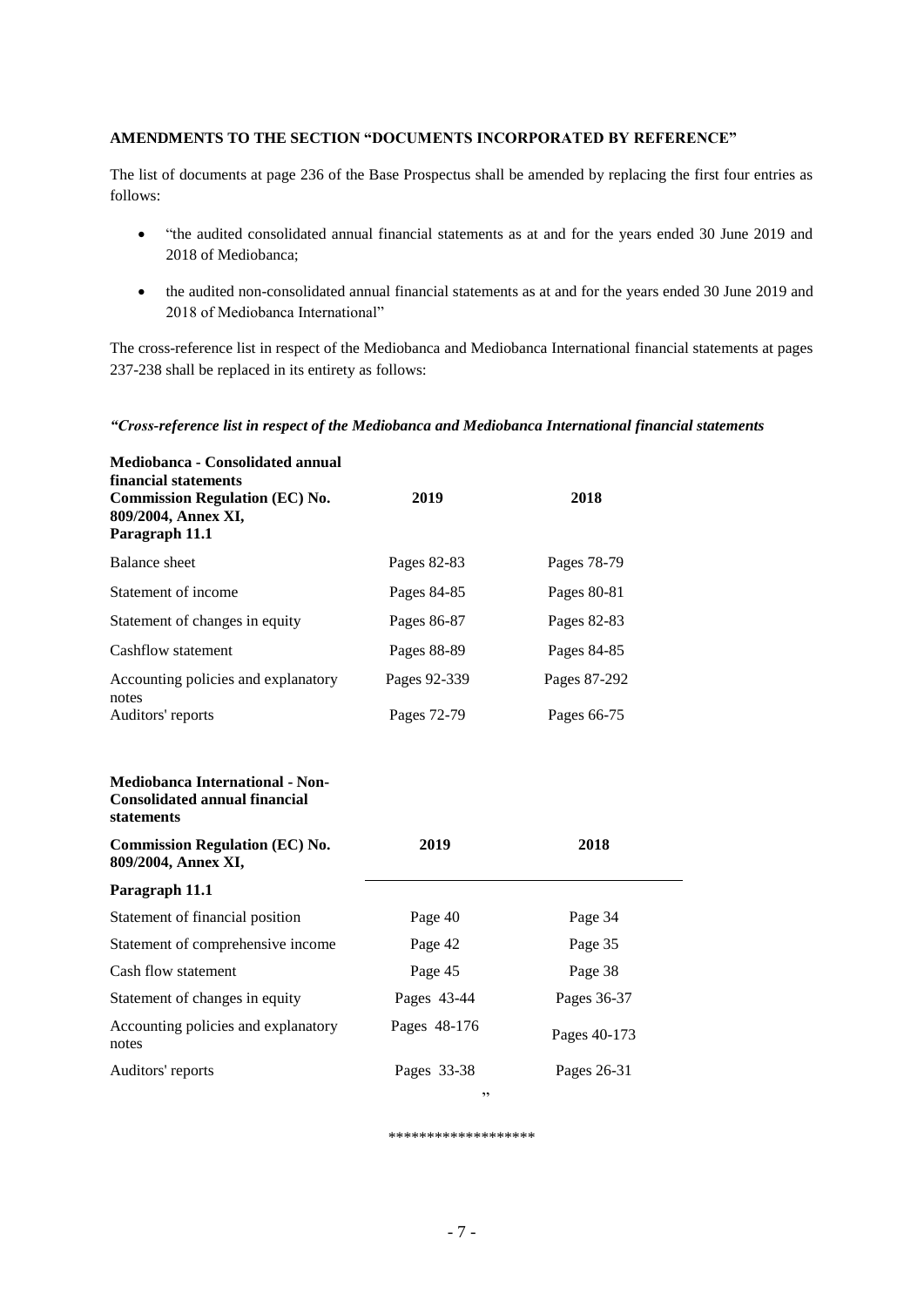## **AMENDMENTS TO THE SECTION "INFORMATION ON MEDIOBANCA – BANCA DI CREDITO FINANZIARIO S.P.A." SECTION**

The first five paragraphs under sub-section headed "*History and development of Mediobanca – Important events in Mediobanca's recent history*" under section headed "*Information on Mediobanca – Banca di Credito Finanziario S.p.A.*" on page 894 of the Base Prospectus shall be replaced in its entirety as follows:

*"Important events in Mediobanca's recent history*

Since 30 June 2019 there have been no negative changes either to the financial position or prospects of either Mediobanca or the Group headed up by it.

Neither Mediobanca nor any company in the Group have carried out transactions that have materially affected or that might be reasonably expected to materially affect, Mediobanca's ability to meet its obligations towards third parties.

As at 15 May 2019, Fitch rated Mediobanca F2 (short-term debt), BBB (long-term debt) and negative (outlook) – se[e www.mediobanca.com/en/investor-relations/financing-rating/rating.html.](http://www.mediobanca.com/en/investor-relations/financing-rating/rating.html)

As at 22 March 2019 S&P rated Mediobanca A-2 (short-term debt), BBB (long-term debt) and negative (outlook) – see [www.mediobanca.com/en/investor-relations/financing-rating/rating.html.](http://www.mediobanca.com/en/investor-relations/financing-rating/rating.html)

As at 4 December 2018 Moody's rated Mediobanca Baa1 (long-term debt) and stable (outlook) – see [www.mediobanca.com/en/investor-relations/financing-rating/rating.html.](http://www.mediobanca.com/en/investor-relations/financing-rating/rating.html)"

The sub-section headed *"Consolidated financial information as at 30/06/18"* under section headed "*Information on Mediobanca – Banca di Credito Finanziario S.p.A.*" on pages 899-900 of the Base Prospectus shall be replaced in its entirety as follows:

| <b>Profit and loss</b> | Corporate $\&$    | <b>Consumer</b> | Wealth            | <b>Principal</b> | Holding          | <b>Total</b> |
|------------------------|-------------------|-----------------|-------------------|------------------|------------------|--------------|
| account (fm)           | <b>Investment</b> |                 | <b>Management</b> | investing        | <b>Functions</b> |              |
|                        | <b>Banking</b>    |                 |                   |                  |                  |              |
| Net interest income    | 272.7             | 898.8           | 260.2             | (7.1)            | (47.1)           | 1,395.6      |
| Total income           | 627.1             | 1.026.9         | 574.3             | 332.4            | (5.3)            | 2,524.7      |
| Profit before tax      | 394.9             | 495.6           | 102.4             | 324.0            | (236.0)          | 1,084.1      |
| Net profit             | 265.8             | 336.4           | 71.2              | 314.2            | (167.5)          | 823.0        |

### *"Consolidated financial information as at 30/06/19\**

*\* Source: Mediobanca audited consolidated annual financial statement as at and for the year ended on 30 June 2019"*

The sub-section headed *"Auditors of the Financial Statements"* under section headed "*Information on Mediobanca – Banca di Credito Finanziario S.p.A.*" on page 912 of the Base Prospectus shall be replaced in its entirety as follows:

#### **"Auditors of the Financial Statements**

*External auditors and auditors responsible for auditing the financial statements*

At an annual general meeting held on 27 October 2012, the shareholders of Mediobanca appointed PricewaterhouseCoopers S.p.A. to audit the Bank's separate and consolidated full-year and interim financial statements up to and including the financial year ending 30 June 2021.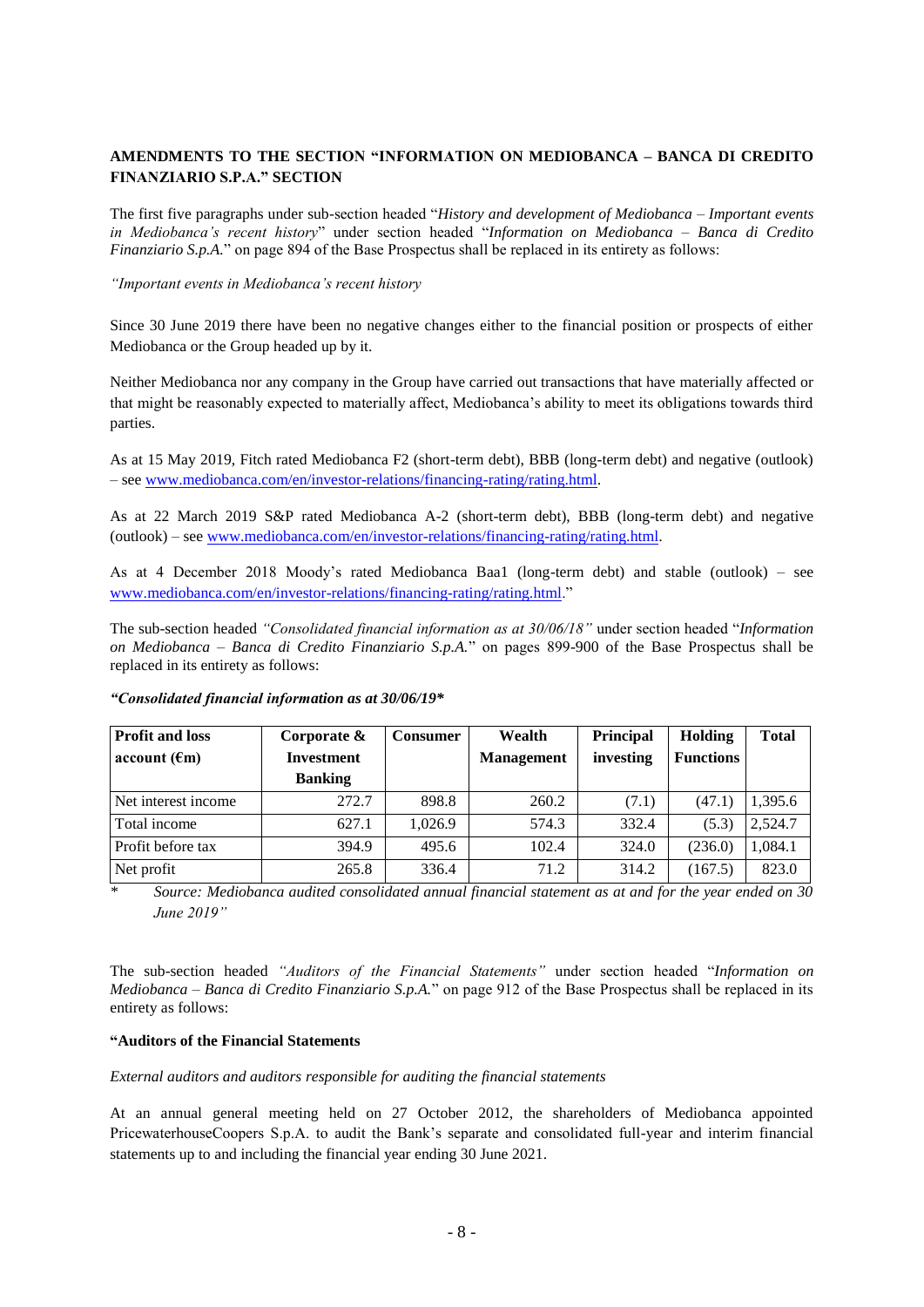PricewaterhouseCoopers S.p.A. a company with its registered offices in via Monte Rosa 91, Milan, Italy, has audited the separate and consolidated financial statements of Mediobanca as at 30 June 2019 and 2018. PricewaterhouseCoopers S.p.A is registered under No. 119644 in the Register of Accounting Auditors (*Registro dei Revisori Legali*) maintained by MEF (*Ministero dell'Economia e delle Finanze*) in compliance with the provisions of Legislative Decree No. 39 of 27 January 2010 (the "**Decree 39/2010**").

*External supervisory bodies other than the external auditors*

There are no external supervisory bodies other than the external auditors.

*Information regarding resignations, dismissals or failures to renew the appointment of the external auditors or the auditors responsible for auditing the financial statements*

No resignations, dismissals or failures to renew the appointment of the external auditors have occurred during the period under review."

The sub-section headed *"Significant changes in the Issuer's financial position"* under section headed "*Information on Mediobanca – Banca di Credito Finanziario S.p.A.*" on page 913-914 of the Base Prospectus shall be replaced in its entirety as follows:

### *"Significant changes in the Issuer's financial position*

There have been no significant changes to financial or commercial position of Mediobanca, Mediobanca International or the other companies forming part of the Group since the most recent financial information available was disclosed in the unaudited consolidated or non-consolidated, as the case may be, financial statements as at and for the years ended 30 June 2019."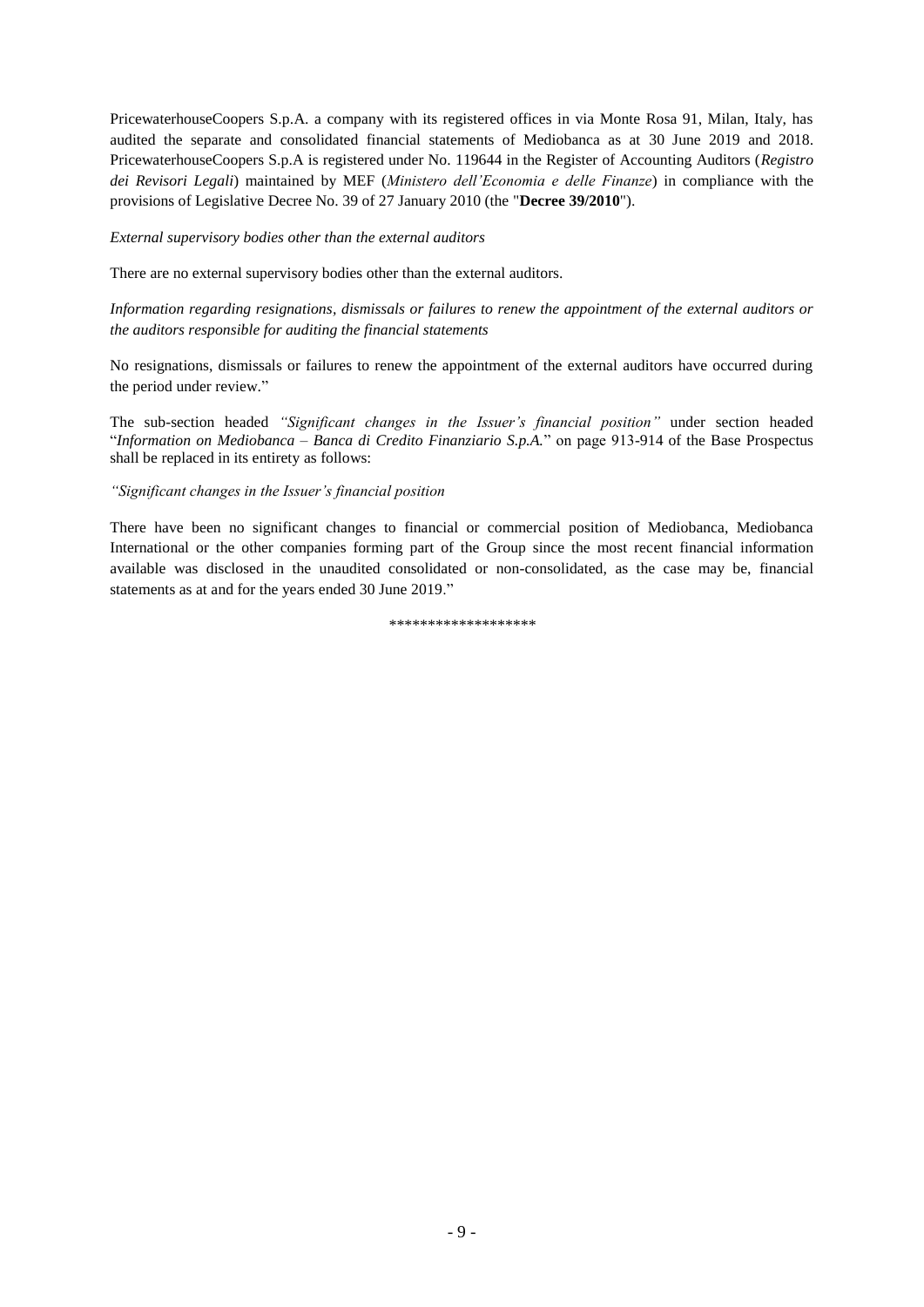# **AMENDMENTS TO THE SECTION "FINANCIAL INFORMATION OF MEDIOBANCA – BANCA DI CREDITO FINANZIARIO S.P.A." SECTION**

The following section "*Financial Information of Mediobanca – Banca di Credito Finanziario S.p.A.*" shall replace the section "*Financial Information of Mediobanca – Banca di Credito Finanziario S.p.A.*" on page 915 of the Base Prospectus:

### **"FINANCIAL INFORMATION OF MEDIOBANCA – BANCA DI CREDITO FINANZIARIO S.P.A.**

The consolidated annual financial statements of Mediobanca as at and for the years ended 30 June 2019 and 2018 were prepared in accordance with IFRS as adopted by the European Union.

All of the above consolidated financial statements, prepared in each case together with the notes thereto, are incorporated by reference in this Base Prospectus. See "*Documents Incorporated by Reference*".

The annual consolidated financial statements as at 30 June 2019 and 2018 have been audited by PricewaterhouseCoopers S.p.A., whose reports thereon are attached to such annual financial statements."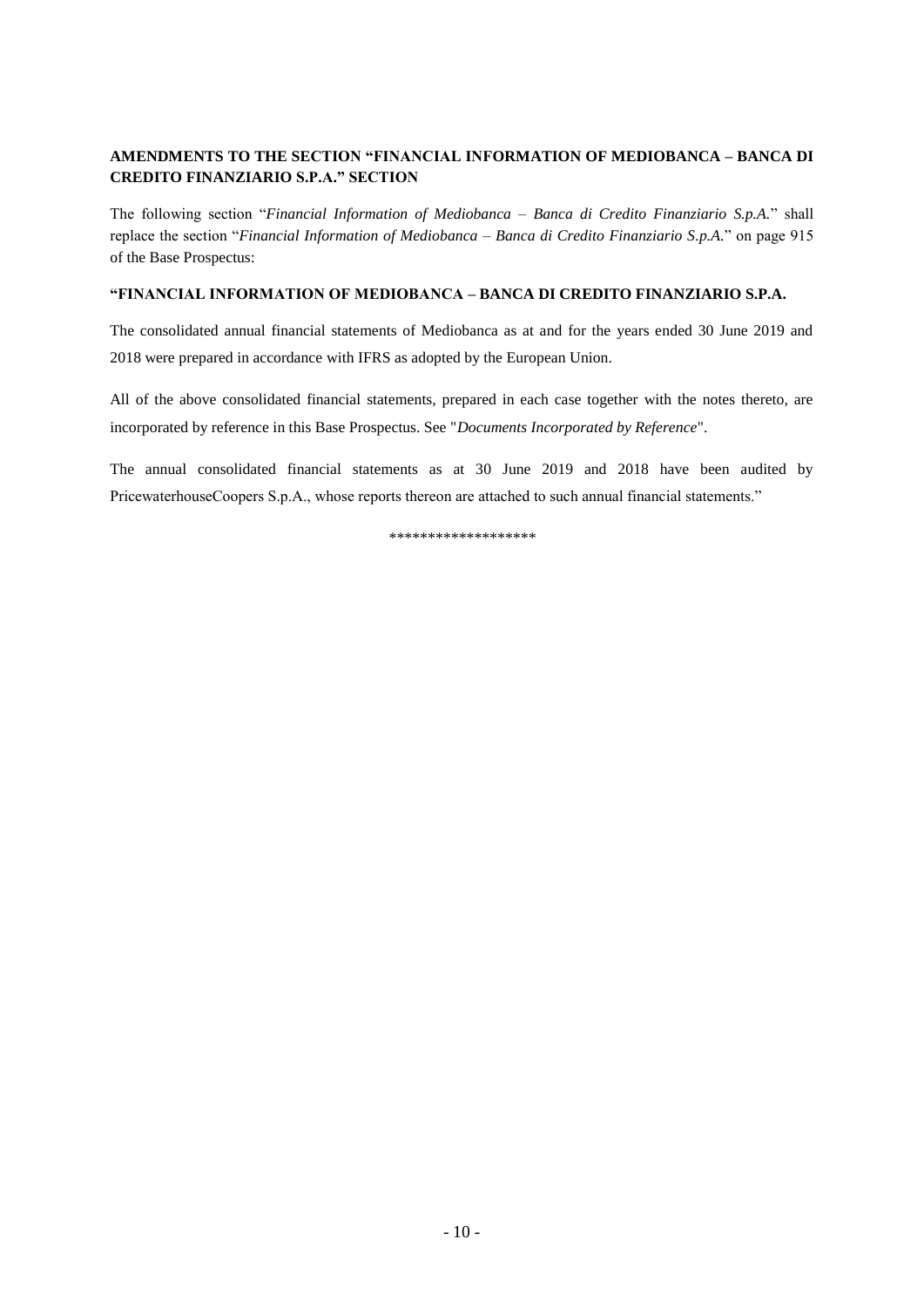# **AMENDMENTS TO THE SECTION "INFORMATION ON MEDIOBANCA INTERNATIONAL (LUXEMBOURG) S.A." SECTION**

The items headed "*Reserves*" and "*Approved independent auditors*" under sub-paragraph "*General Information*" under section "*Information on Mediobanca International (Luxembourg) S.A.*" on pages 916 and 917-918 of the Base Prospectus shall be replaced in their entirety as follows:

"**Reserves**: EUR 338.2 million as at 30 June 2019."

| Reselves.              |             | $EUN 338.2$ illillion as at 30 june 2019.                                                                                                            |  |  |  |  |
|------------------------|-------------|------------------------------------------------------------------------------------------------------------------------------------------------------|--|--|--|--|
| "Approved<br>auditors: | independent | PricewaterhouseCoopers, Société coopérative, incorporated under the laws<br>of Luxembourg, with its registered office at 2, rue Gerhard Mercator, L- |  |  |  |  |
|                        |             | 2182 Luxembourg, Grand Duchy of Luxembourg, and registered with the                                                                                  |  |  |  |  |
|                        |             | Luxembourg Trade and Companies Register under number B65477 ("PwC                                                                                    |  |  |  |  |
|                        |             | Luxembourg"), was designated, during a meeting of the Board of                                                                                       |  |  |  |  |
|                        |             | Directors held on 11 September 2012, as Mediobanca International's                                                                                   |  |  |  |  |
|                        |             | independent auditor (réviseur d'entreprises agréé). Its mandate was                                                                                  |  |  |  |  |
|                        |             | renewed by the Board of Directors on 14 December 2016 for a period                                                                                   |  |  |  |  |
|                        |             | ending at the shareholders' annual general meeting which will be held in                                                                             |  |  |  |  |
|                        |             | 2021.                                                                                                                                                |  |  |  |  |
|                        |             |                                                                                                                                                      |  |  |  |  |
|                        |             | PwC Luxembourg, has audited the non-consolidated financial statements                                                                                |  |  |  |  |
|                        |             | of Mediobanca International as at and for the years ended 30 June 2019                                                                               |  |  |  |  |
|                        |             | and 30 June 2018 and will audit the non-consolidated financial statements                                                                            |  |  |  |  |
|                        |             | of Mediobanca International as at and for the year ending 30 June 2020.                                                                              |  |  |  |  |
|                        |             |                                                                                                                                                      |  |  |  |  |

PwC Luxembourg is a *cabinet de révision* and is a member of the Institute of Independent Auditors (*l'Institut des Réviseurs d'Entreprises*) and is approved by the *Commission de Surveillance du Secteur Financier* ("**CSSF**") in the context of the law dated 23 July 2016 on the audit profession."

The sub-paragraph "*Main Financial information of Mediobanca International*" under section "*Information on Mediobanca International (Luxembourg) S.A.*" on pages 919-920 of the Base Prospectus shall be replaced in its entirety as follows:

### **"Main financial information of Mediobanca International**

**Selected annual financial information.** The summary audited balance sheet, profit and loss account and cash flow statement of Mediobanca International as at 30 June 2019 are shown below, along with comparative data for the year ended 30 June 2018.

| <b>MAIN STATEMENT OF FINANCIAL</b><br><b>POSITION ITEMS</b> | 30/6/19 | 30/6/18 | <b>CHANGES</b><br>2019/2018<br>$\frac{0}{0}$ |
|-------------------------------------------------------------|---------|---------|----------------------------------------------|
|                                                             | €m      | €m      |                                              |
| <b>Assets</b>                                               |         |         |                                              |
| Loans and advances to credit institutions                   | 3,287.1 | 2,774.9 | 18.5%                                        |
| Loans and advances to customers                             | 4,506.1 | 4,090.4 | 10.2%                                        |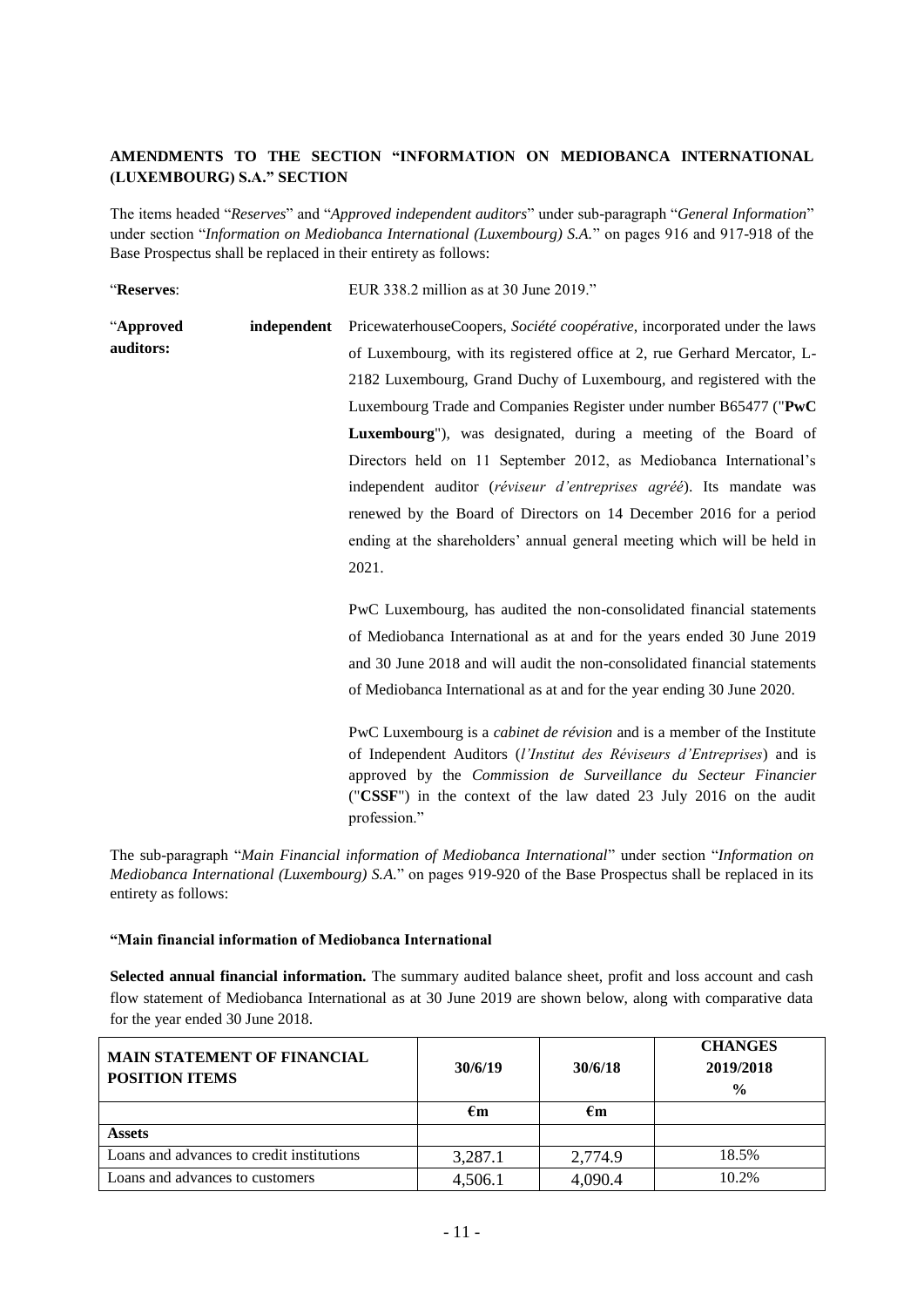| Financial assets*                     | 74.1    | 34.1    | 117.3%                   |
|---------------------------------------|---------|---------|--------------------------|
| <b>Total Assets</b>                   | 7,888.6 | 7,014.3 | 12.5%                    |
| <b>Liabilities</b>                    |         |         |                          |
| Debt securities in issue              | 4,127.4 | 3,625.7 | 13.8%                    |
| Amounts due to credit institutions    | 3,242.8 | 2,180.3 | 48.7%                    |
| Amounts due to customers              | 110.0   | 792.7   | $-86.1%$                 |
| Financial liabilities valued at FVTPL | 55.6    | 19.1    | 191.1%                   |
| Net equity**                          | 338.2   | 328.6   | 2.9%                     |
| of which: share capital               | 10.0    | 10.0    | $\overline{\phantom{0}}$ |
| Profit for the period                 | 3.2     | 12.4    | $-74.2%$                 |
| <b>Total Liabilities</b>              | 7,888.6 | 7,014.3 | 12.5%                    |

\* Includes financial assets valued at FVTPL and hedging derivatives.

\*\* Includes reserves and share capital.

| <b>MAIN CONSOLIDATED PROFIT AND LOSS ACCOUNT</b><br><b>ITEMS</b> | 30/6/19      | 30/6/18      | <b>CHANGES</b><br>2019/2018<br>$\frac{0}{0}$ |
|------------------------------------------------------------------|--------------|--------------|----------------------------------------------|
|                                                                  | $\epsilon$ m | $\epsilon$ m |                                              |
| Net interest income                                              | 12.2         | 23.3         | $-47.6%$                                     |
| Net fee and commission income                                    | 5.0          | 5.2          | $-3.8\%$                                     |
| Total income                                                     | 17.9         | 25.8         | $-30.6%$                                     |
| Net income from banking activities                               | 14.4         | 25.7         | $-44.0%$                                     |
| Administrative expenses                                          | $-10.1$      | $-9.1$       | 11.0%                                        |
| <b>Profit before Tax</b>                                         | 4.3          | 16.8         | $-74.4%$                                     |
| Profit for the year                                              | 3.2          | 12.4         | $-74.2%$                                     |

| <b>CASH FLOW STATEMENT</b>                         | <b>Year ended 30 June</b> |                          |  |
|----------------------------------------------------|---------------------------|--------------------------|--|
|                                                    |                           |                          |  |
| <b>CASH FLOW FROM OPERATING ACTIVITIES</b>         | 2019                      | 2018                     |  |
|                                                    |                           | ( $\epsilon$ thousands ) |  |
| Operating activities                               | 35,213                    | 159,546                  |  |
| Cash generated/(absorbed) by financial assets      | $-66,898$                 | $-2,675,616$             |  |
| Cash (generated)/absorbed by financial liabilities | $-2,306$                  | 2,477,840                |  |
| Net cash flow (outflow) from operating activities  | $-33,991$                 | $-38,230$                |  |
|                                                    |                           |                          |  |
| CASH FLOW FROM INVESTMENT ACTIVITIES               |                           |                          |  |
| Net cash flow (outflow) from investment activities |                           | 50,000                   |  |
|                                                    |                           |                          |  |
| <b>FUNDING ACTIVITIES</b>                          |                           |                          |  |
| Net cash flow (outflow) from funding activities    | 15,000                    |                          |  |
|                                                    |                           |                          |  |
| NET CASH FLOW (OUTFLOW) DURING YEAR/PERIOD         | $-18,991$                 | 11,770                   |  |

*\*\*\*\*\*\*\*\*\*\*\*\*\*\*\*\*\*\*\**

*"*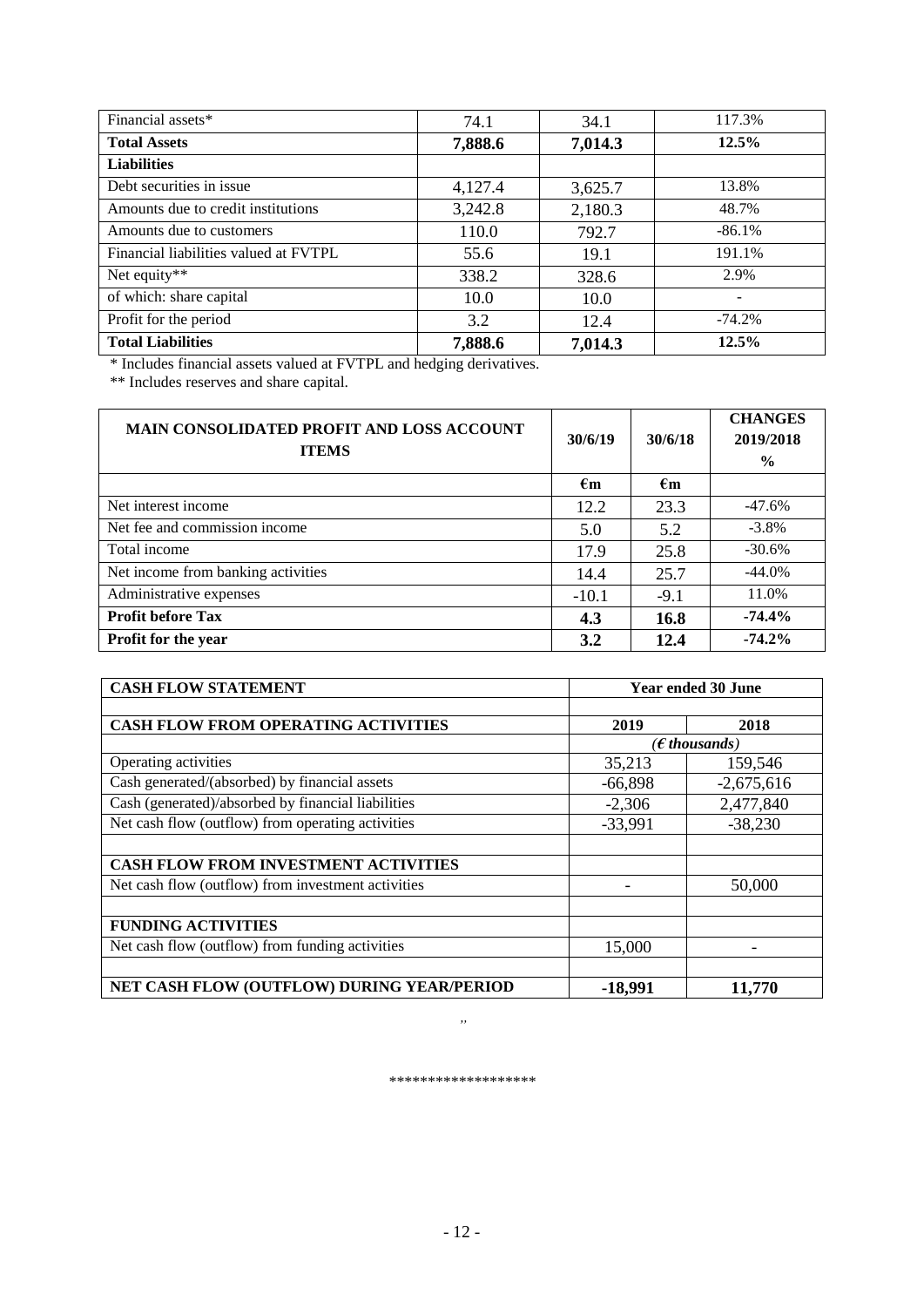### **AMENDMENTS TO THE SECTION "GENERAL INFORMATION"**

Paragraphs from 3 to 10 under section "*General Information*" on pages 1088-1090 of the Base Prospectus shall be replaced in their entirety as follows:

- "(3) The price and amount of Securities to be issued under the Programme will be determined by the relevant Issuer and the relevant Dealer at the time of issue in accordance with prevailing market conditions.
- (4) Save as disclosed in this Base Prospectus at page 912 (*Judicial proceedings and inspection in course*), Mediobanca International (where Mediobanca International is the relevant Issuer) is not and none of Mediobanca and its consolidated subsidiaries (where Mediobanca is the relevant Issuer or the Guarantor) is or has been involved in any governmental, legal, arbitration or administrative proceedings in the 12 months preceding the date of this document relating to claims or amounts which may have, or have had in the recent past, a significant effect on the Mediobanca Group's financial position or profitability and, so far as Mediobanca or, as the case may be, Mediobanca International is aware, no such litigation, arbitration or administrative proceedings are pending or threatened.
- (5) Neither Mediobanca nor Mediobanca International nor any of Mediobanca's subsidiaries has entered into any contracts in the last two years outside the ordinary course of business that have been or may reasonably be expected to be material to such Issuer's ability to meet its obligations to Securityholders.
- (6) In the case of Mediobanca since 30 June 2019 (being the last day of the financial period in respect of which the most recent audited annual financial statements of Mediobanca have been prepared) there has been no material adverse change in the prospects of Mediobanca or its subsidiaries.
- (7) In the case of Mediobanca International since 30 June 2019 (being the last day of the financial period in respect of which the most recent and available audited financial statements of Mediobanca International have been prepared) there has been no material adverse change in the prospects of Mediobanca International.
- (8) There have been no significant changes to the financial or trading position of Mediobanca or the other companies forming part of the Group since the most recent financial information available was disclosed in the financial statements as at 30 June 2019.
- (9) There have been no significant changes to the financial or trading position of Mediobanca International since the most recent financial information available was disclosed in the non-consolidated financial statements as at 30 June 2019.
- (10) For so long as the Programme remains in effect or any Securities remain outstanding, the following documents will be available in electronic form (unless the investor requests physical copies), and in the case of paragraphs (vii), (viii),  $(ix)$ ,  $(x)$ ,  $(x)$  and  $(xii)$  below, may be obtained free of charge during usual business hours on any weekday (Saturdays and public holidays excepted), for inspection at the office of the Fiscal Agent and the Paying Agent: